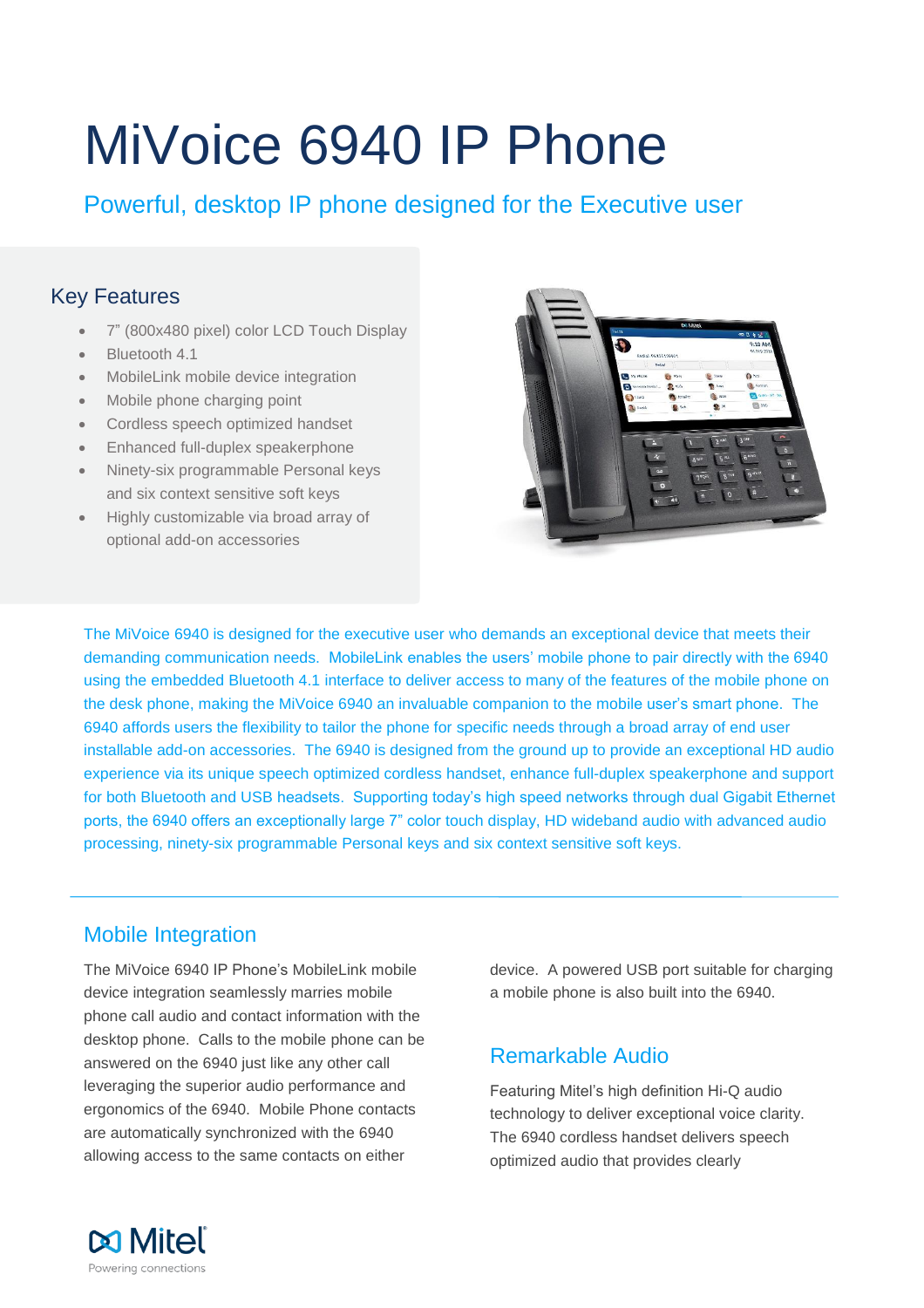discernable speech in all types of environments. It also features an enhanced HD full-duplex speakerphone with its own sealed acoustic chamber enabling superb audio performance.

## Feature Keys

- *6 pages of 16 programmable Personal soft touch keys for access to Lines, Speed Dials and Telephony functions*
- *6 context sensitive touch soft keys*
- *11 dedicated feature keys plus dial pad*

## Audio and Codecs

- *Mitel Hi-Q Audio Technology*
- *Speech optimized cordless handset*
- *Hearing aid compatible (HAC) handset*
- *Full-duplex high quality speakerphone*
- *Codecs: G.711 u-law / A-law, G.729, G.722, G.722.1*
- Headset connection interfaces USB. Bluetooth 4.1

## Flexible Headset Options

The MiVoice 6940 IP Phone offers native USB and Bluetooth headset support.

## Display and Indicators

- *7" (800x480 pixel) color touch display*
- *Intuitive graphical user interface and navigation menus*
- *Adjustable screen brightness for user comfort in different lighting environments*
- *Dedicated LED for call, message waiting and Mobile Device Connect indication*

# Protocol Support

*Mitel IP (MiNet) protocol support* 

# High Resolution Color Display

Featuring an exceptionally large high resolution 7" 800x 480 pixel color touch display that delivers a rich visual experience for maximum productivity.

#### System Software Requirements

- *MiVoice Business, Release 8*
- *MiVoice Border Gateway (teleworker), Release 9.4*
- *MiCollab Client, Release 7.2.2*

## Integration and Connectivity

- *Dual 10/100/1000 Mbps Ethernet ports (LAN/PC)*
- *MobileLink* 
	- *» Mobile Call Audio via desk phone*
	- *» Mobile Contact Sync*
- *Support for Mitel Teleworker Solution, Automatic Call Distribution (ACD) agent and supervisor, hot desking, and resiliency*
- *Support for use with Mitel MiCollab Client*
- *Multiple-languages support: English, French, German, Italian, Portuguese, Spanish and Dutch*
- *Secure encrypted voice communication*
- *Quality of Service support – IEEE 802.1 p/Q VLAN and priority tagging*
- *IEEE 802.1x authentication support*
- *Bluetooth 4.1 wireless interface*
- *Powered USB 2.0 Host port (500mA)*
- *Sidecar expansion port*

## Power Consumption

*Idle: 1.8w Typical: 9.0w*

#### **Powering**

- *Designed for power conservation*
- *Accepts standards-based (IEEE 802.3af) Power over Ethernet (PoE)*
- *PoE Class 3 with automatic PoE Class*